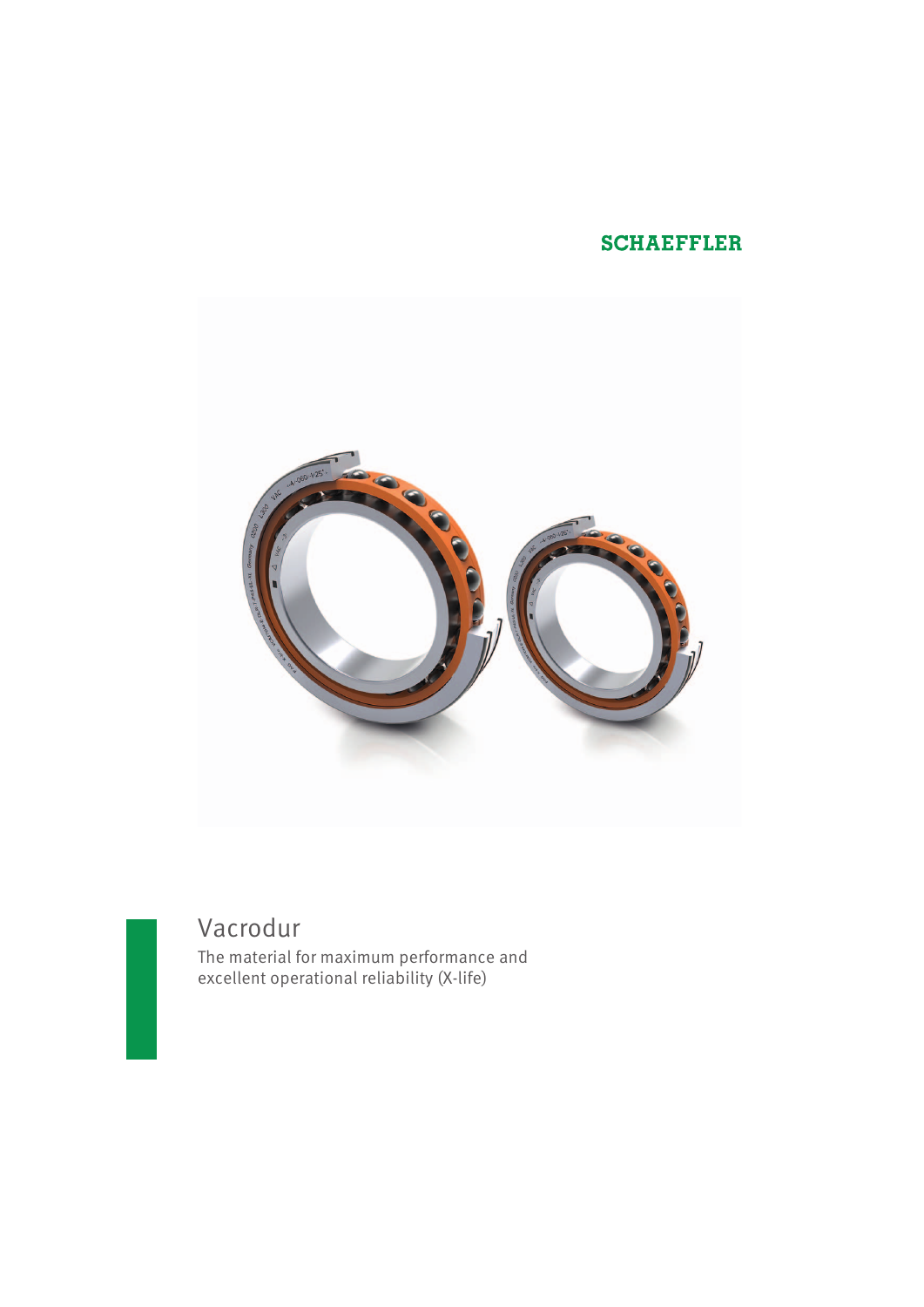## The material for maximum performance

## **X-life spindles made from Vacrodur**

000B7D3B

36028000



X-life high-speed spindle bearing made from Vacrodur

## **Excellent bearing operating life under the most challenging operating conditions**

In the field of machine tools, innovative spindle drives must make an essential contribution towards achieving the continuous increase required in productivity. In addition, they must fulfil the increasing performance requirements at the same time as the lowest operational and maintenance costs.

#### **Requirements for spindle bearings**

A high proportion of all cases of spindle damage leading to failure can be attributed to the spindle bearing arrangement and is caused primarily by wear or collision. Other causes of damage include lubricant starvation and contamination.

In order to increase productivity and reduce machine downtime, spindle bearings must meet ever-increasing requirements in relation to:

- speed level,
- $\Box$  thermal robustness,
- load carrying capacity,
- lubrication conditions.

#### **Vacrodur as a solution**

Schaeffler has developed spindle bearings made from the innovative material Vacrodur.

Vacrodur is proven to be capable of giving significant increases in the operating life of spindle bearings under the most challenging conditions as well as clear reductions in operational and maintenance costs.

As a result, extremely robust spindle drives can be achieved that can make a considerably increased contribution to cost reduction in comparison with established solutions, Figure 1.



*Figure 1:* Motor spindle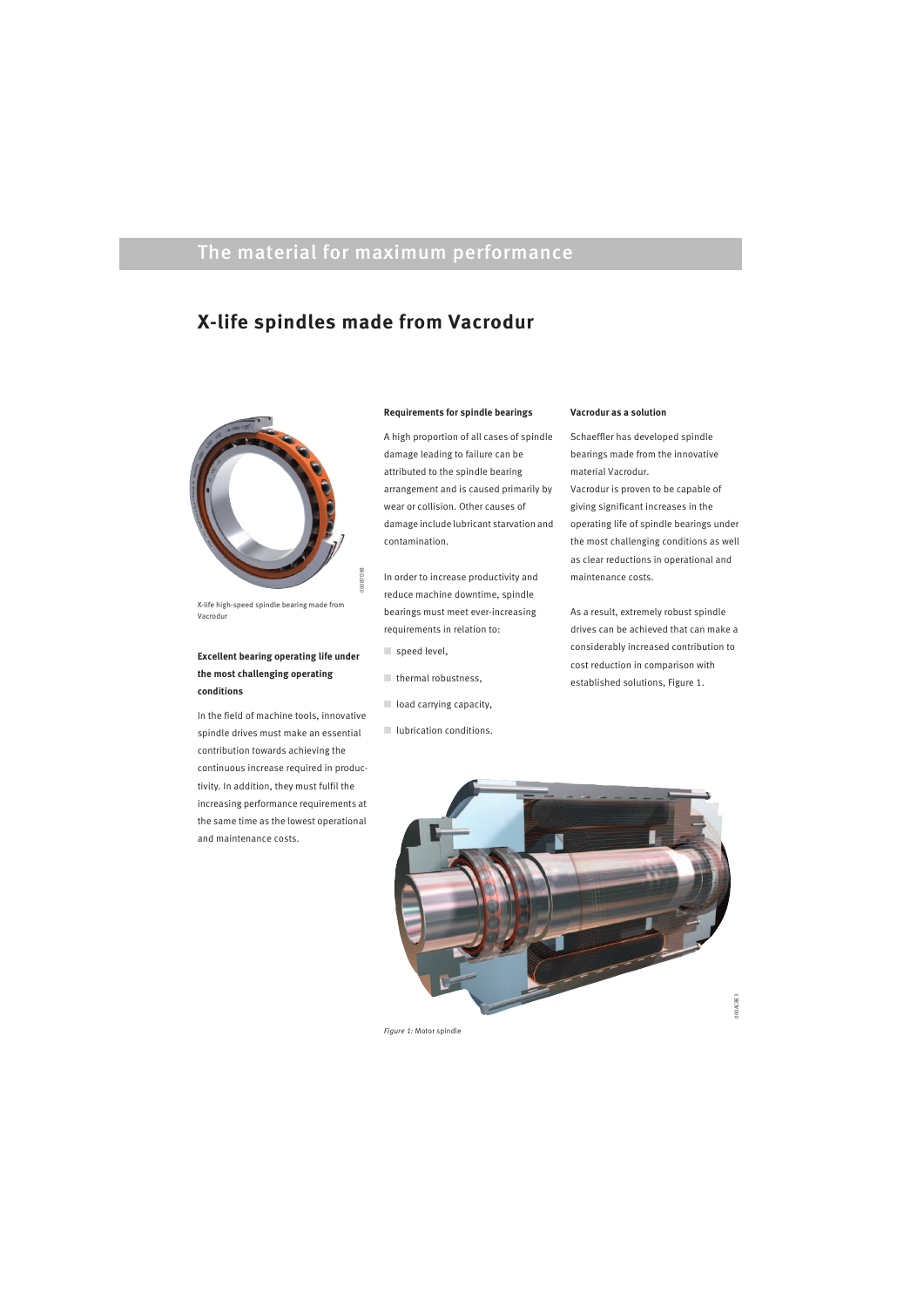### **Characteristics and advantages of Vacrodur**

The material Vacrodur possesses, due to its alloy concept as well as the associated specific production process, outstanding characteristics that are beneficial for application in the field of spindle bearings.

- $\blacksquare$  The material production process, which is based on powder metallurgy, gives exceptional homogeneity of material characteristics, which is reflected in the high quality of components, Figure 2 and Figure 3.
- The multiple-stage heat treatment of the material gives exceptionally high hardness values of up to more than 65 HRC which, in the case of lubricant contamination, leads to a reduction in initial damage caused by overrolling of foreign particles.
- $\blacksquare$  The high hardness is achieved by a homogeneous material structure which has not only a tough material matrix but also contains large quantities of fine, uniformly distributed carbides. These carbides also lead to the outstanding wear resistance of Vacrodur.
- A further positive aspect of the heat treatment processes is the resulting thermal stability of Vacrodur. In contrast to conventional rolling bearing steels, the increased thermal stability of Vacrodur is not associated with reduced hardness values. The characteristics are stable up to exceptionally high application temperatures of 400 °C.

The associated robustness of a Vacrodur bearing is apparent particularly in cases of inadequate lubrication or a complete failure of lubrication. Such undesirable operating conditions are normally associated with considerably increasing temperatures at the rolling contact, with the potential for thermal influences on the structure and dimensional changes. The situation is different in the case of Vacrodur, where the thermal stability provides an additional safety margin to prevent spindle failures.



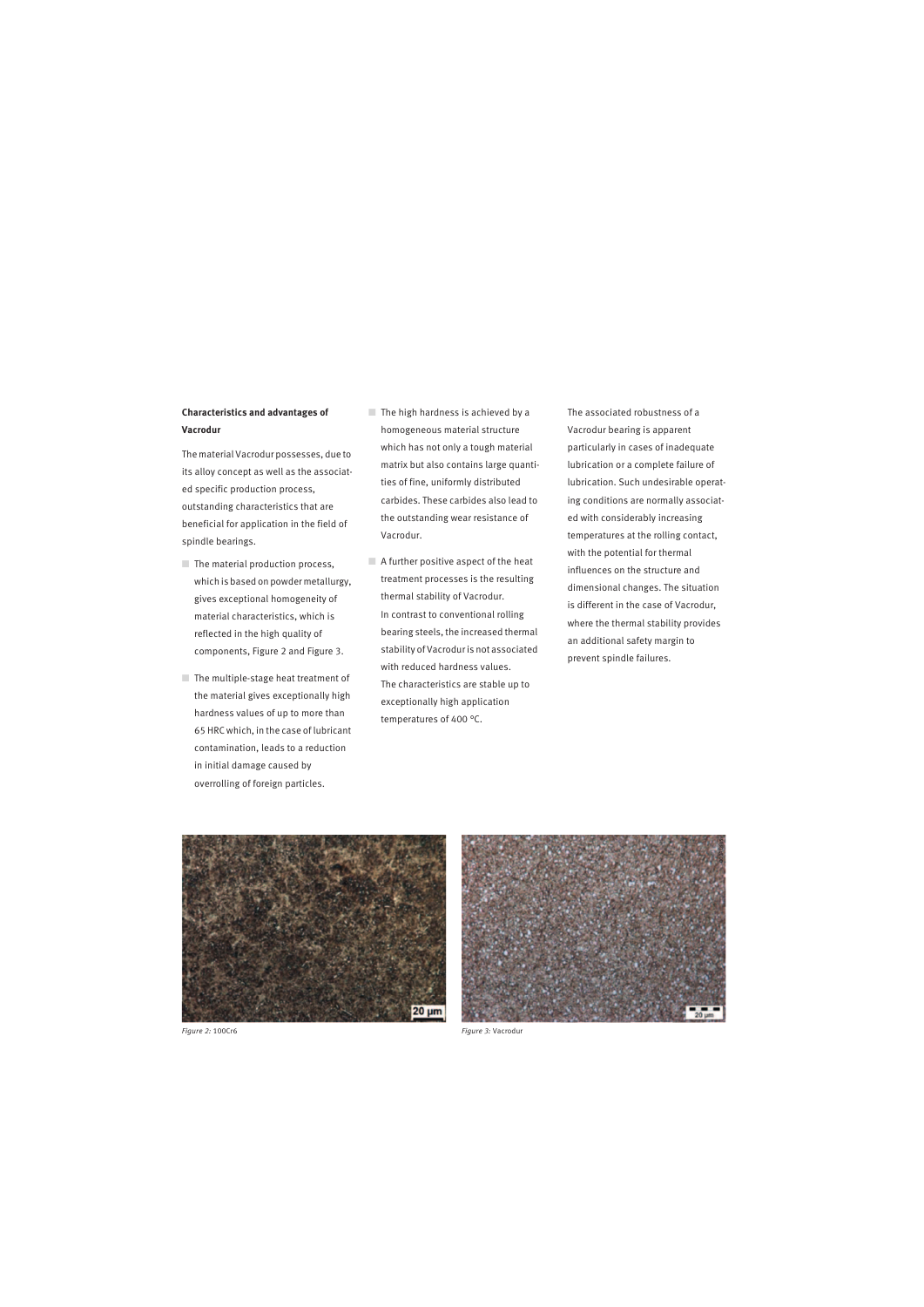**Comparison of Vacrodur – demonstrable and significant increase in operating life under mixed friction**

Achieving the objective of increased operating life is based on the excellent rolling strength of Vacrodur. With the aid of a procedure certified by Germanischer Lloyd, Schaeffler is in a position to demonstrate the increased load carrying capacity of Vacrodur in comparison with standard rolling bearing steel. This shows that Vacrodur achieves a rating life greater by a factor of more than 25 in a rating life test under mixed friction conditions, Figure 4.

## **Comparison of Vacrodur – demonstrable and significant increase in dynamic load carrying capacity**

In the rating life test, Vacrodur was proven to have a rating life longer by a factor of more than 13 under elastohydrodynamic (EHD) lubrication conditions. The dynamic load carrying capacity is thus greater by a factor of 2,4 than for 100Cr6.

### **Comparison of Vacrodur – significant increase in resistance to brinelling**

Failure by collision is one of the most common causes of failure. Due to its high hardness, Vacrodur gives significantly more robust behaviour in comparison with 100Cr6. In testing, the limiting contact pressure was shown to be higher by 15%, Figure 5. As a result, Vacrodur spindle bearings have a 40% higher static load carrying capacity  $(C_0)$ .





*Figure 4:* Rating life under mixed friction *Figure 5:* Indentation depth as a function of pressure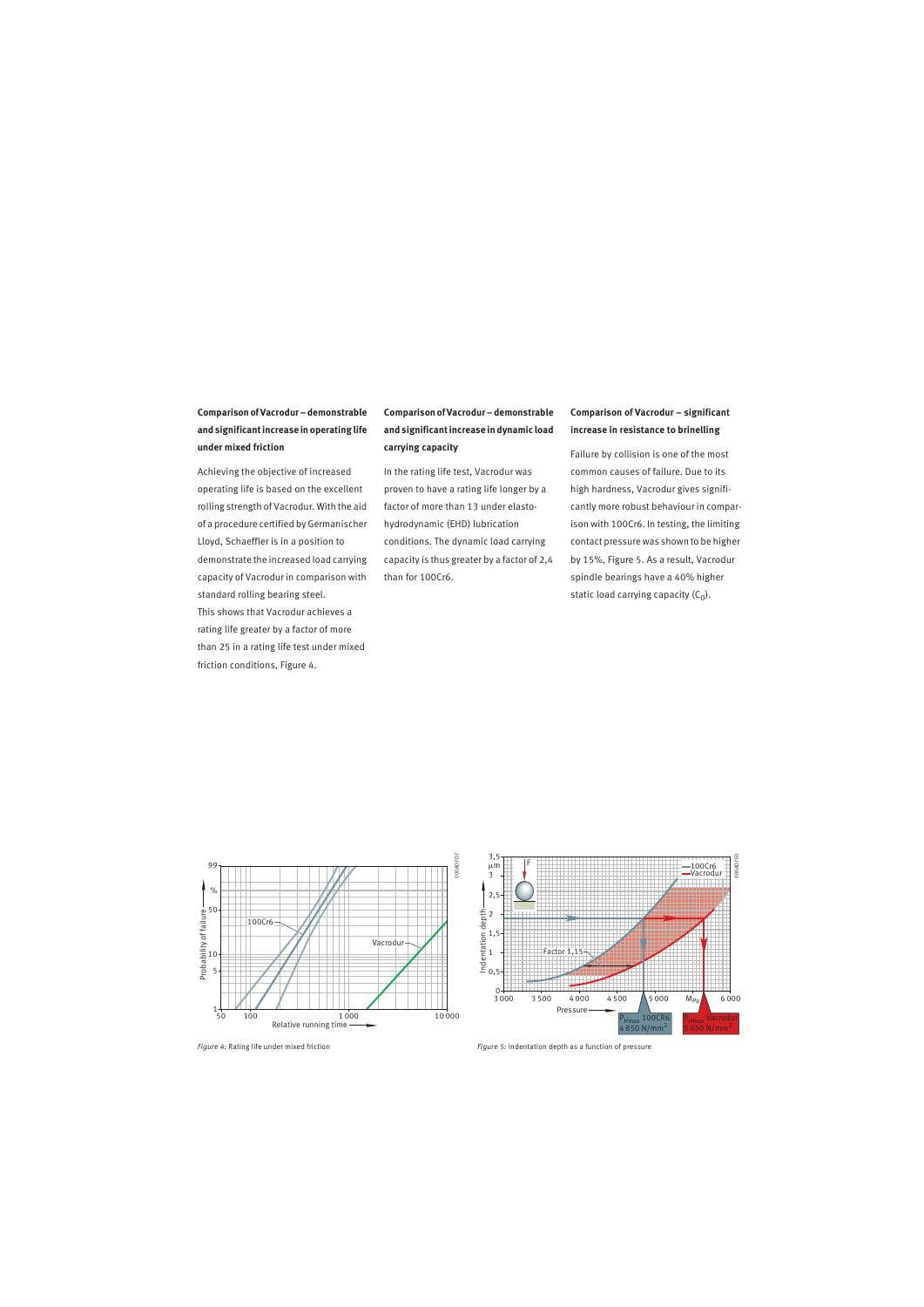**Comparison of Vacrodur – demonstrable and significant increase in operating life with contamination**

Contamination of the lubricant or the ingress of contamination represents one of the main limiting factors on the operating life. Even under these boundary conditions, Vacrodur is capable of a significant increase in operating life. In a test under controlled contamination conditions, described as defined contamination of the lubricant by mineral particles, an increase by a factor of almost 24 in the operating life was demonstrated in comparison with the previous benchmark material Cronidur, Figure 6.

**Comparison of Vacrodur – demonstrable and significant increase in resistance to adhesive/abrasive wear mechanisms under boundary friction**

In spindle bearing applications, highly unfavourable lubrication conditions may occur in combination with slippage and solid body contamination, which have a negative influence on the operating life. In this case, the operating life can be reduced to a considerable extent in some cases by adhesive and abrasive wear mechanisms.

The excellent characteristics of Vacrodur – in particular its combination of very high hardness together with good toughness, in conjunction with its low adhesion tendency attributable to the alloy composition and the almost perfect homogeneity of the structure – play a decisive role in giving resistance to adhesive and abrasive wear mechanisms.



*Figure 6:* Rating life under the influence of contamination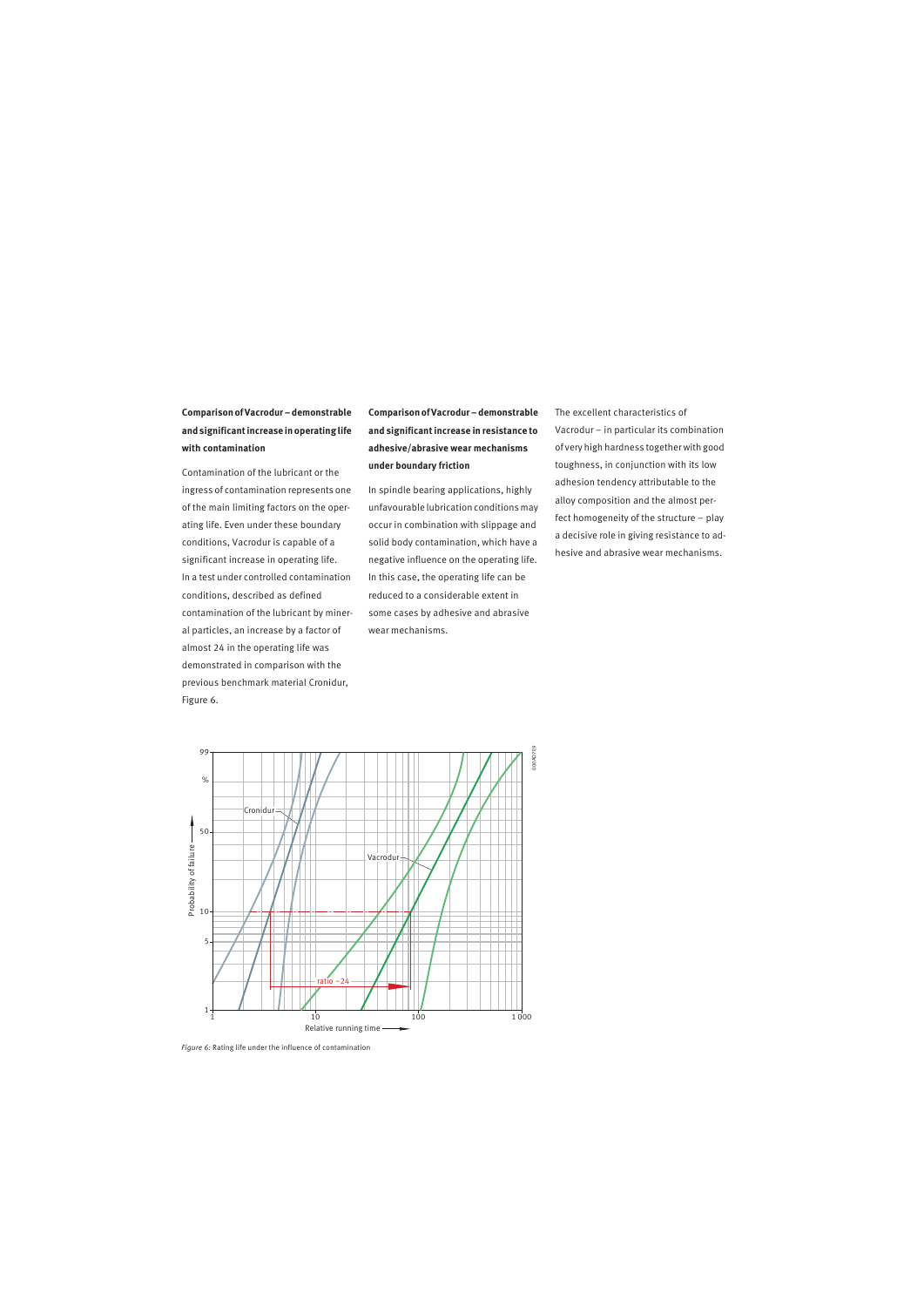## **X-life high-speed spindle bearings made from Vacrodur – measurable progress in the field of motor spindles**

In a special test apparatus on the tribology test rig FE8 at Schaeffler, the excellent wear resistance of Vacrodur compared to the standard rolling steel made from 100Cr6 was demonstrated. The steel variants were compared with each other under boundary friction conditions together with high pressures under heavily wear-promoting operating conditions in a rolling bearing subjected to slippage. This test scenario is particularly representative of the operating conditions liable to slippage and wear, such as those which can occur in motor spindles, for example with load cycles. The result achieved with Vacrodur in relation to its wear-resistant characteristics proved completely convincing in a direct comparison, as is shown impressively in the following diagram, Figure 7.

The results emphasize that the excellent wear resistance of Vacrodur, not least in the presence of boundary conditions subject to slippage and exposed to contamination, represent the first choice in spindle bearing arrangements.

Due to their outstanding performance capability, spindle bearings made from Vacrodur are in a superior position for fulfilling the increased requirements in relation to operating life or the preference for previously unattained machining volume.

Schaeffler offers Vacrodur in the new X-life high-speed spindle bearing range under the designation VCM.

High-speed spindle bearings of series VCM are characterised, due to their optimised X-life internal construction, by very high speed capacity and high tolerance to rapidly changing thermal conditions. At the same time, they have load-bearing characteristics that were previously only achievable using ball bearings with large size balls.



*Figure 7:* Comparison of wear resistance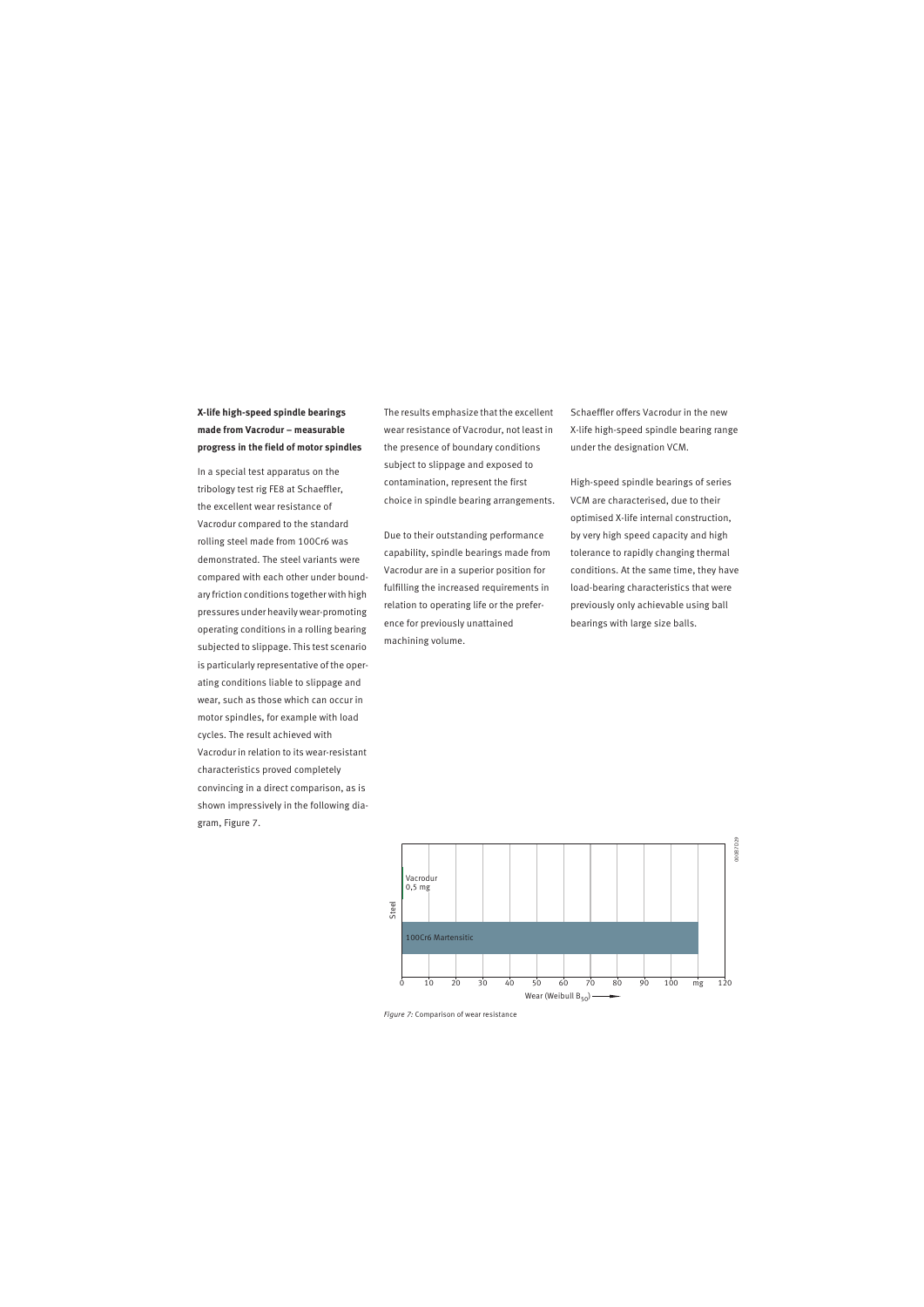In comparison with conventional spindle bearings, X-life high-speed spindle bearings made from Vacrodur permit significantly greater design flexibility in motor spindle design and thus offer the customer the opportunity to make discernible cost reductions.

Further information on spindle bearings made from Vacrodur can be found in the corresponding publication on the new X-life high-speed spindle bearing series.

With Vacrodur spindle bearings, significant potential savings are possible in comparison with all the established solution approaches, Figure 8.



*Figure 8:* Comparison of cost saving potential